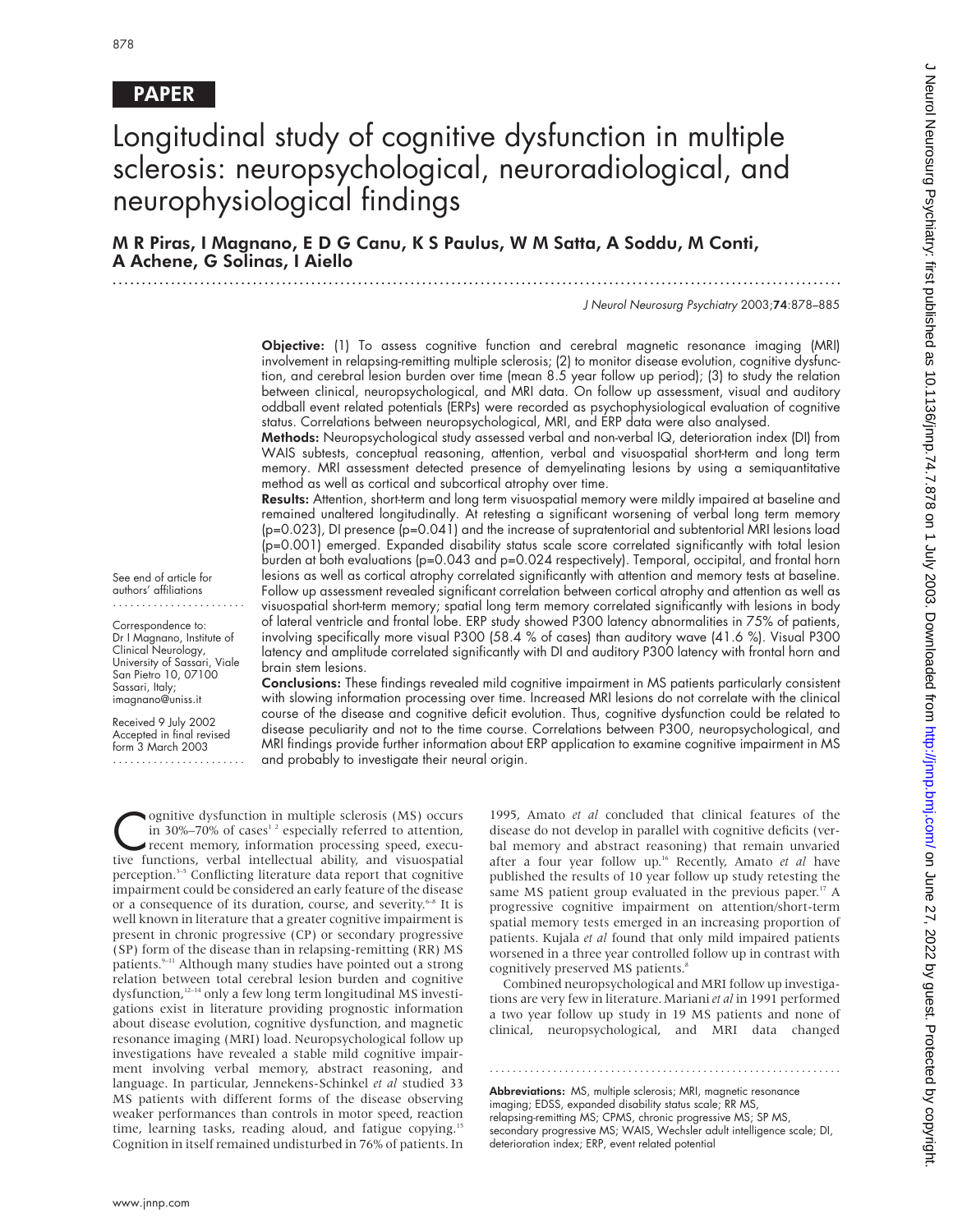significantly.<sup>18</sup> During a three year follow up study, Patti et al<sup>19</sup> found only a significant increased Kurtzke's expanded disability status scale score (EDSS)<sup>20</sup> in SP MS patients. Feinstein *et al* followed up patients with clinically isolated lesions (CIL) for a mean 4.5 years investigating cognitive, psychiatric, and MRI features.<sup>21</sup> A significant decline in visual memory performance emerged on retesting. Zivadinov *et al* demonstrated that cognitive deterioration relies more on the development of brain parenchymal volume atrophy than on the extent of burden of disease in the brain during a two year follow up investigation in RR MS patients.<sup>22</sup> Sperling *et al* investigated cognitive function and cerebral lesion burden by using regional magnetic resonance in MS patients.<sup>23</sup> Demyelinating lesions in frontal and parietal white matter were strongly associated with performances requiring sustained complex attention and working verbal memory and this relation was consistent over a four year follow up period.

Cognitive function in MS patients has been studied also by psychophysiological approach, recording event related potentials (ERPs) using an oddball paradigm. The P300 wave, reflecting the timing and processing of mental activity during a simple task, has been widely used in MS. Correlations between P300 latency and/or amplitude and disease duration, neuropsychological testing and MRI are still controversial.<sup>24-29</sup>

The aims of this study were to assess neuropsychological and MRI profile in clinically definite RR MS patients and to investigate cognitive dysfunction and MRI lesion burden evolution during a mean 8.5 year follow up.

In addition, visual and auditory ERPs (P300) were recorded as psychophysiological evaluation of cognitive impairment at follow up retesting.

# **METHODS**

Twelve MS patients (10 women and 2 men) underwent the follow up study. The patients met the Poser criteria<sup>30</sup> for clinically definite RR MS. Physical disability was rated using Kurtzke's EDSS score.<sup>20</sup> Patients gave informed consent before being included in the study. The patients were in agreement with inclusion criteria such as EDSS score <4, clinical remission of the disease for three months, free of corticosteroid treatment for at least three months.

Exclusion criteria were the presence of other neurological or psychiatric illness, presence of severe depression, neuroleptic, antidepressant, or antiepileptic drugs.

Presence or absence of depression was evaluated through the Hamilton Rating Scale.<sup>31</sup> Minor depression was present in three patients at entry and in four patients at the follow up assessment.

Handedness was assessed by Edinburgh Handedness Inventory<sup>32</sup>: 11 patients were right handed and one patient was left handed.

Originally, 32 patients were recruited but after the 8.5 follow up period only 12 patients matched the inclusion or exclusion criteria. In fact, the disease course changed from RR to CP in 10 patients determining an EDSS score >4. In such a condition, they are unable to perform most of the neuropsychological testing because of the severe physical disability. Four patients performed neuropsychological study at baseline and follow up but did not undergo cerebral MRI after 8.5 years and six patients refused both neuropsychological and MRI follow up assessment at the second examination.

Neuropsychological, neuroradiological, and neurophysiological studies were performed in two or three consecutive days.

Table 1 summarises the patients' clinical characteristics.

### Neuropsychological assessment

Neuropsychological evaluation was carried out to verify the following cognitive function by means of the related tests:

| Sex (female/male)          | 10/2               |            |  |  |
|----------------------------|--------------------|------------|--|--|
| <b>EDSS</b>                | $\leq \Delta$      |            |  |  |
| Mean (SD) age onset        | 26.8(7.3)          |            |  |  |
| Mean follow up (in months) | 102 (range 79-125) |            |  |  |
| Handedness (right/left)    | 11/1               |            |  |  |
|                            | <b>Baseline</b>    | Follow up  |  |  |
| Mean age (SD)              | 32.5(8.0)          | 40.6 (8.2) |  |  |
| Disease duration (y)       | 7.7(6.3)           | 13.8(6.8)  |  |  |
| <b>EDSS</b>                | 1.8(1.3)           | 2.5(0.9)   |  |  |
| Education (y)              | 9.2(4.1)           | 9.9(4.5)   |  |  |
|                            | 3/9                | 4/8        |  |  |

(1) General intellectual function. The Italian version of Wechsler adult intelligence scale, WAIS<sup>33</sup> was administered and deterioration index (DI) was calculated according to the following Wechsler's formula:

# $(hold - don't hold) \times 100$ hold

that uses age graded scores of five hold tests (information, vocabulary, picture completion, object assembly) and four do not hold tests (similarities, digit span, digit symbol, block design).<sup>34</sup> The normal limit of each subtest was established considering the 5th percentile of control's performances as cut off point. The presence of DI is generally rated in percentage (%) and positive percentage is indicative for "possible deterioration". Negative score (about 2%–3%) are considered as absence of DI, but very high negative score may indicate the loss of some intellectual performances.

One patient (MAS74, female, aged 16) was assessed by the Wechsler intelligence scale for children revised, WISC-R<sup>35</sup> and consequently the DI was not been calculated.

(2) Non-verbal reasoning: Raven's progressive coloured matrices.<sup>36</sup>

(3) Visual attention: visual Search test.<sup>37</sup>

(4) Verbal short-term memory: digit span from WAIS verbal subtest.<sup>37</sup>

(5) Spatial short-term memory: corsi span.37

(6) Verbal long term memory: verbal supraspan—selective reminding test.<sup>38</sup>

(7) Spatial long term memory: learning spatial supraspan.<sup>37</sup>

(8) Language function: aphasia test. $32$ 

Results were compared with Italian published norms.<sup>33</sup> 35-37 Individual test performance was considered abnormal when it was below the normal control mean. A grading system developed by Camp et al<sup>39</sup> was applied to each patient test score, considering the number of standard deviations (SDs) below the control mean. In details, grade 0 was given when the patient scored at or above the control mean, grade 1 when the patient scored at or above 1 SD below the control mean, and grade 2 when the patient scored 2 or more SDs below the control mean. Patients were considered affected by impairment of a given cognitive domain when they scored grade 2 at least on one of the tests assessing the corresponding function.

The neuropsychological evaluation needed about two hours and it was performed in two sessions.

# MRI evaluation

Baseline and follow up MRI scans were analysed by two neuroradiologists (MC and AA) blinded to the clinical, neuropsychological, and psychophysiological findings, providing an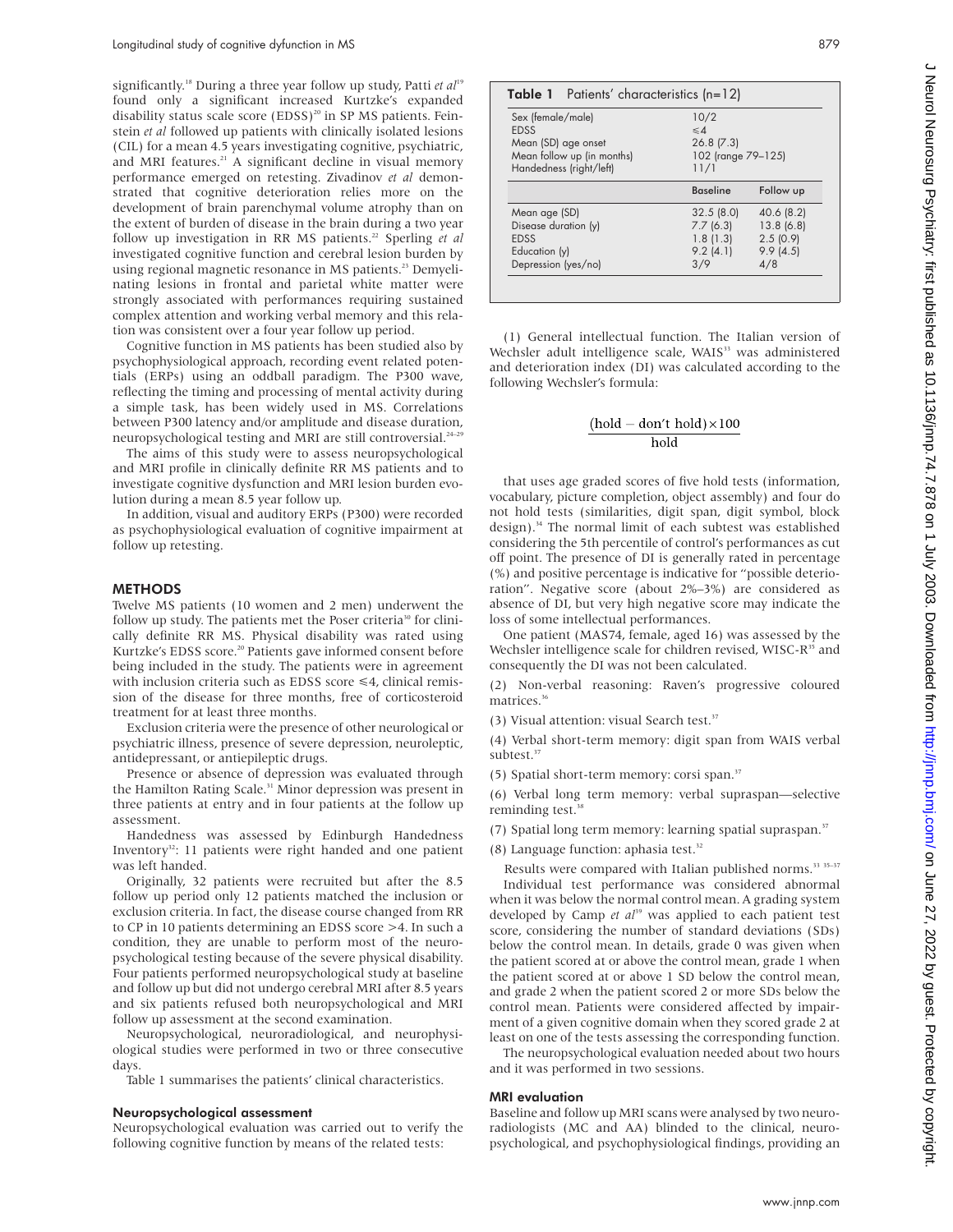inter-rater reliability of 0.95. To estimate presence and size of periventricular and discrete lesions, a semiquantitative method was used<sup>40</sup> to score the total lesion burden and the presence of lesions in 15 different cerebral sites. Total number and size of plaques was counted in each site using a point scale ranging from 0 to 4 with higher numbers indicative of increasing severity. In fact, a score of 0 was related to the absence of demyelinating lesions, 1 was referred to lesions of maximum 0.5 mm; 2 to 0.6–10 mm; 3, lesion size >10 mm; the score 4 indicated lesions larger than score 3. The scores from all 15 sites were then added to obtain the total score for each patient. The follow up assessment focused particularly to describe the increase in lesions. Furthermore, the presence of cortical and subcortical atrophy was also described.

Considering the long period of observation and the obvious upgrade of equipment, in some of the early scans (1987/1989, three patients) MRI images were 8 mm thick and the remaining slices consisted of 6 mm thickness. At follow up, all patients were submitted to brain MRI on 1T Superconductive Unit (Shinadzu SMT-100x) at the Institute of Radiology of Sassari University. The routine examination consisted of spin echo (SE), conventional T1, proton density (DP), and T2 weighted acquisitions with axial and coronal slices of 5 mm thickness. Unfortunately, it was impossible for practical reasons to achieve precise re-positioning of MRI scans on these follow up examinations, considering also the different slice thickness. For these reasons, the MRI scan evaluation was performed in all cases by axial scan analysis and integrated with sagittal and coronal plane evaluation for a more detailed estimate of number and size of demyelinating lesions.

#### ERP study

Visual and auditory oddball ERPs were recorded at follow up using 30 scalp electrodes to elaborate topographical maps. The bandpass was 1–70 Hz, ground electrode placed in Fpz and reference at linked balanced earlobes. Eye artefacts were recorded by two supplementary channels to be eliminated during elaboration. Additional artefact rejection was kept on ±40 µV. The visual oddball paradigm consisted of numeric stimuli (respectively, 1 as frequent stimulus and 0 as rare one) presented binocularly and randomly on a screen. In the auditory oddball paradigm, pitch tones (1000 Hz frequent and 2000 Hz rare stimuli) were administered binaurally and randomly. Stimuli duration was 150 ms, rise-fall time 30 ms, and 1300 ±250 ms interstimulus period. The frequent/rare ratio was 4:1. An average of 20 rare stimuli was presented to the patients and each test was performed three times to verify the repeatability of the waves. The subjects, comfortably seated on a chair, were instructed to mentally count and press a button to respond to rare stimuli. In such a way, we monitored patients' attention level.

Each ERP component was identified according to its polarity, latency, and scalp distribution independently by two of the authors (IM and KSP) resulting in a low inter-rate variability between the two measurements. In the visual modality, the early components were distinguished in P1, reflecting the first positive deflection, N1 as the first negative deflection and P2 as the positive wave following the N1. The cognitive potentials were recognised only in response to the rare stimuli in averaged EEG and included the N200 and the P300, the first considered the most negativity between the P2 and the P300 and the second the most prominent positivity following the N200.

In the auditory modality, the early components were labelled N100 and P200 respectively verifying about 100 ms and 200 ms after the rare stimulus, reflecting the sensory processing. N200 was recorded after the P200 and before the late positive component called P300.

The amplitudes of ERP components were calculated with respect of the mean of EEG activity occurring during the 200 ms prestimulus baseline period scoring the peak to peak values. If the P300 amplitude was too small and the morphology of the trace was not well clear, the P300 wave was considered not identifiable. Results were compared with 15 sex, education, and age matched controls. A regression line was calculated for auditory and visual ERPs in controls and MS patients to evaluate the relation between age, latencies, and amplitude. Visual and auditory latency of N200 and P300 correlated significantly in controls (visual N200 *r*=0.64 p<0.03, visual P300 *r*=0.75 p<0.02; auditory N200 *r*=0.72 p<0.03, visual P300 *r*=0.81 p<0.01). In contrast, both N200 and P300 amplitude did not show significant correlation with age. Such correlations were not evident for patient group. Abnormal latency of a component was defined as a value equal or greater than 2 SDs of age matched estimate calculated by means of the linear regression analysis.

# Statistical analysis

Neuropsychological and neuroradiological data were statistically computed to investigate correlations at baseline and follow up by using paired *t* tests or Wilcoxon matched pairs signed rank tests depending on whether the data distribution was considered to be normal or not.

Correlations between variables at baseline and follow up were assessed with the Spearman rank correlation coefficients.

The software used for the analysis of the data was the statistical package for the social sciences (SPSS) for Windows version 10.0.

# RESULTS

# Neuropsychological findings

Before administering the psychometric test battery, patients' language function (oral and written comprehension and production) were assessed and none of them showed abnormalities at both evaluations.

| <b>Table 2</b> Number of patients obtaining grade 0, 1, and 2 in each<br>neuropsychological test |                 |           |          |           |                 |           |
|--------------------------------------------------------------------------------------------------|-----------------|-----------|----------|-----------|-----------------|-----------|
|                                                                                                  | Grade 0         |           | Grade 1  |           | Grade 2         |           |
|                                                                                                  | <b>Baseline</b> | Follow up | Baseline | Follow up | <b>Baseline</b> | Follow up |
| WAIS full scale IQ                                                                               | 8               |           |          |           |                 |           |
| Raven progressive matrices                                                                       |                 |           |          |           |                 |           |
| Visual search                                                                                    |                 |           |          |           |                 |           |
| Digit span-WAIS                                                                                  |                 |           |          |           |                 |           |
| Corsi span                                                                                       |                 |           |          |           |                 |           |
| Verbal supraspan                                                                                 |                 |           |          |           |                 |           |
| Learning spatial supraspan                                                                       | 8               |           |          |           |                 | ◠         |

WAIS, Wechsler Adult Intelligence Scale. Each psychometric test was scored according to the grade system by Camp et al<sup>39</sup> developed on the numbers of SDs. Grade 0, score at normal value. Grade 1, score  $\geq 1$  SD below normal value. Grade 2, score  $\geq 2$  SDs below normal value.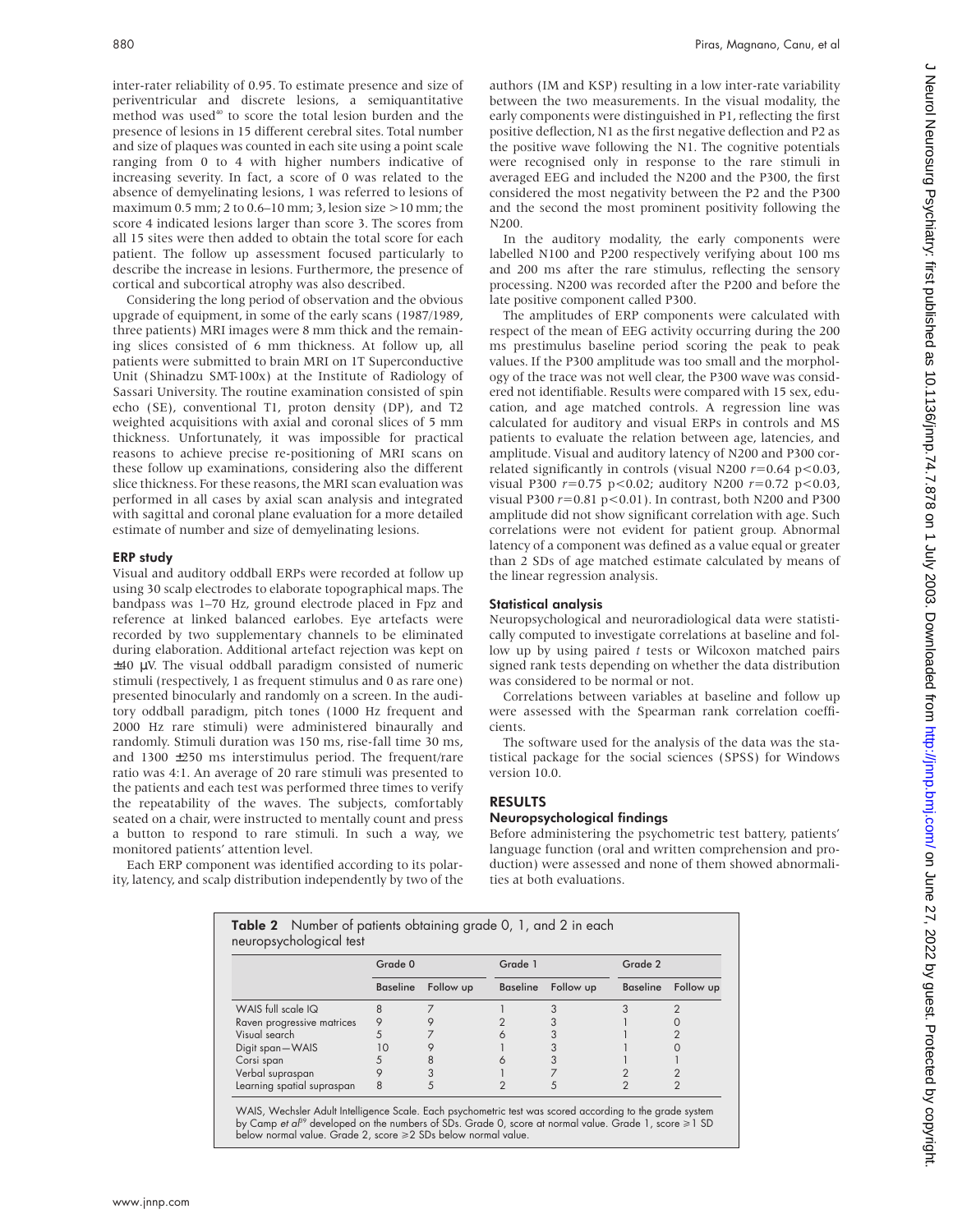| Table 3 Mean scores of MS patients at baseline and<br>follow up neuropsychological testing |  |  |
|--------------------------------------------------------------------------------------------|--|--|
| Neuronaughological hattory Racoline Follow up n                                            |  |  |

| <b>Baseline</b> | Follow up | p         |
|-----------------|-----------|-----------|
| 92.1            | 91.3      | <b>NS</b> |
| 27.7            | 28.3      | <b>NS</b> |
| 5.3             | 11.8      | 0.041     |
| 52.6            | 48.2      | <b>NS</b> |
| 6.2             | 6.4       | <b>NS</b> |
| 5.2             | 5.0       | <b>NS</b> |
| 8.6             | 7.8       | 0.023     |
| 7.0             | 22.5      | NS        |
|                 |           |           |

Comparison between the baseline and the follow up was performed by paired <sup>t</sup> test. Significant p value <0.05 in bold letters; NS, not significant value, p>0.05. Note the different version of visual spatial supraspan test at initial (only retained items) and final assessment (by Spinnler and Tognoni<sup>37</sup>).

| Table 4 Mean scores (SD) of WAIS subtests at |  |
|----------------------------------------------|--|
| baseline and follow up                       |  |

|                           | <b>Baseline</b> | Follow up | p         |
|---------------------------|-----------------|-----------|-----------|
| Verbal subtests           |                 |           |           |
| Information*              | 8.9(3.1)        | 9.5(2.4)  | NS        |
| Comprehension             | 9.9(3.0)        | 7.8(3.9)  | <b>NS</b> |
| Arithmetic                | 8.6(2.6)        | 7.3(2.0)  | NS        |
| Similarities <sup>†</sup> | 10.3(2.5)       | 9.6(4.4)  | NS        |
| Digit spant               | 8.1(1.6)        | 7.3(3.1)  | NS        |
| Vocabulary*               | 8.9(2.4)        | 7.9(3.7)  | NS        |
| Performance subtests      |                 |           |           |
| Digit symbol <sup>+</sup> | $6.2$ (2.5)     | 6.7(1.9)  | NS        |
| Picture completion*       | 9.0(1.8)        | 8.9(2.0)  | NS        |
| Block designt             | 8.5(2.3)        | 8.1(1.6)  | NS        |
| Picture arrangement       | 8.3(2.2)        | 8.8(3.9)  | NS        |
| Object assembly*          | 7.5(2.7)        | 8.2(2.2)  | NS        |

\*Hold tests and †do not hold tests of WAIS considered for deterioration index calculation. Comparison between the baseline and the follow up was performed by paired <sup>t</sup> test; NS, not significant value p>0.05.

Table 2 shows baseline and follow up neuropsychological performances of patients for each test according to the above mentioned grading system. Mean neuropsychological test scores at baseline and follow up are summarised in table 3. A statistically significant decline was present only on the DI  $(p=0.041)$  and the verbal long term memory test  $(p=0.023)$ .

# WAIS subtests: deterioration index

DI presence was detected in six patients (50%) at baseline and in seven patients (58.4%) at the follow up examination. Such

# Table 5 MRI study: scores of significant increased burden lesion

|                                                                                                                                                                                                            | <b>Baseline</b> | Follow up | p     |
|------------------------------------------------------------------------------------------------------------------------------------------------------------------------------------------------------------|-----------------|-----------|-------|
| Body of lateral ventricle                                                                                                                                                                                  | 5.8             | 12.3      | 0.010 |
| Frontal horn                                                                                                                                                                                               | 0.8             | 2.3       | 0.027 |
| Temporal horn                                                                                                                                                                                              | 2.1             | 2.6       | 0.046 |
| Trigone                                                                                                                                                                                                    | 6.5             | 16.2      | 0.009 |
| Internal capsula                                                                                                                                                                                           | 00:06           | 01:03     | 0.025 |
| Frontal lobe                                                                                                                                                                                               | 5.5             | 10.8      | 0.004 |
| Parietal lobe                                                                                                                                                                                              | 1.1             | 2.9       | 0.004 |
| Temporal lobe                                                                                                                                                                                              | 0.8             | 2.3       | 0.037 |
| Cerebellum                                                                                                                                                                                                 | 0.8             | 2.2       | 0.032 |
| Total burden lesions                                                                                                                                                                                       | 36.8            | 74.1      | 0.001 |
| Presence and size of lesions were scored by Ormerod method. <sup>40</sup><br>Comparison between the baseline and the follow up was performed<br>by Wilcoxon matched pairs test. Significant p value <0.05. |                 |           |       |

data were related to 11 patients (leaving out MAS74 patient) because of different methods used between the baseline and follow up testing as mentioned in Methods. The mean values did not show any significant changes as shown in table 4.

At the second assessment, five patients displayed very negative values of DI (ranging from −2.7% to −60.90%). To explain such negative scores, we evaluated the performance of each WAIS subtest. So, we noted that when the 5th percentile of controls' performances was used as a cut off, five patients (41.6%) failed at least one of those subtests related to the abstract/conceptual reasoning skills as arithmetic, comprehension, and vocabulary.

# RMN study

Twelve RR MS patients underwent brain MRI. According to Ormerod criteria, we scored a total lesion burden and lesion load in each of periventricular and discrete lesions in agreement to a score ranging from 0 (absence of demyelination) to 4 (severe lesions load). Total and specific MRI score index of cerebral areas are reported in table 5. Figure 1 shows the increase of lesion burden.

### ERP recordings

The early components of visual ERPs (P1, N1, P2) showed a non-typical, robust morphology and a smaller amplitude compared to controls, but such differences failed to be significant. As for the auditory modality, the early components (N1 and P2) were clearly identified in all patients.

Visual P300 wave was normal in five patients; in the remaining cases we observed three patients with delayed N200 and P300 latencies more than 2 SDs and four patients



Figure 1 MRI scans of two patients showing the demyelinating lesions at baseline (top) and the increasing lesion burden at follow up examination (bottom).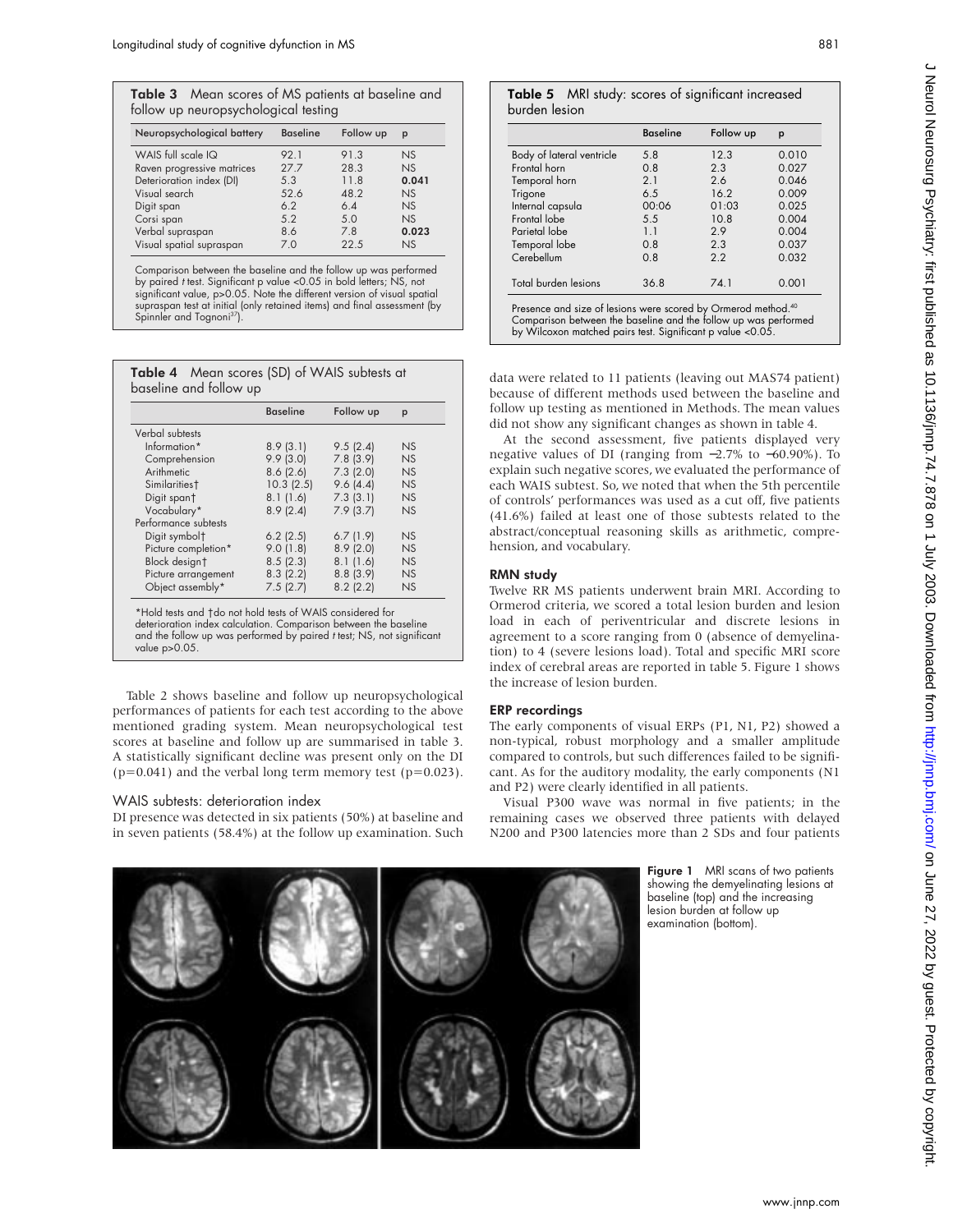Figure 2 Grand averaged target visual (left) and auditory (right) oddball ERPs of controls (top) and MS patients (bottom).



showing an unidentifiable N200 and P300. As a group, significant differences of N200 ( $p=0.03$ ) and P300 ( $p=0.04$ ) latencies were found in MS patients compared with the controls (patients: N200 279,1 (28.2) ms, P300 376.2 (25.4) ms; controls: N200 248.6 (15.6) ms, P300 353.1 (15.2) ms).

Auditory ERP recordings revealed normal morphology, latency, and amplitude in seven patients. Four patients showed an increased latency of N200 and P300 (more than 2 SDs) and one patient had no N200 and P300 wave that could be clearly identified. Auditory N200 and P300 latencies of MS group were significantly prolonged ( $p=0.02$  and  $p=0.04$  respectively) compared with the controls (patients: N200 240,1 (26.3) ms, P300 354.7 (21.1) ms; controls: N200 217.1 (14.2) ms, P300 328.4 (25.6) ms)).

Visual and auditory P300 amplitudes were significantly reduced in patients compared with controls (p=0.041 and p=0.021 respectively). Figure 2 illustrates the visual and auditory ERP waves and their topographical distribution.

In our MS patient group, considering the delayed latency, the smaller amplitude and the cases with a not clearly identifiable P300, ERP abnormalities occurred in 75% of patients with the visual P300 more impaired (7 of 12 58.4 % of cases) than auditory wave (5 of 12 41.6 %). Topographical distribution, assessed by brain mapping representation, did not seem significantly changed with respect to control group.

#### Statistical analysis of EDSS, neuropsychological, MRI, and ERP data

Both initial and follow up correlations between neuropsychological tests, EDSS score, total and specific area MRI score index were analysed.

At baseline, significant correlations were found between the following variables: EDSS and total MRI score (*r*=0.59; p=0.043), WAIS-digit span test (*r*=0.58; p=0.046), learning spatial supraspan test (*r*=0.60; p=0.039), cerebellum (*r*=0.67; p=0.016), cortical atrophy (*r*=0.59; p=0.044). Because of these correlations, further analyses were performed to remove the possible effect of EDSS score on neuropsychological performances. Physical disability effects were assessed with an analysis of covariance with EDSS score as the covariate and no significant correlations were found.

Visual search test correlated significantly with temporal horn (*r*=0.62; p=0.045), occipital horn (*r*=0.72; p=0.007), frontal horn (*r*=0.62; p=0.029), and cortical atrophy (*r*=0.58;  $p=0.046$ ).

Verbal short-term memory (WAIS digit span) was significantly correlated with occipital horn  $(r=0.60; p=0.037)$  and presence of atrophy (*r*=0.99; p=0.001). Verbal (verbal supraspan) and spatial (learning spatial supraspan test) long term memory test yielded significance respectively with parietal lobe  $(r=0.57; p=0.049)$  and occipital horn  $(r=0.66;$  $p=0.019$ ) and with internal capsula lesions ( $r=0.78$ ;  $p=0.002$ ) and cortical atrophy (*r*=0.69; p=0.01).

At follow up statistical correlations were significant between the following variables: EDSS and total MRI score (*r*=0.64; p=0.024), frontal horn (*r*=0.72; p=0.007), fourth ventricle (*r*=0.76; p=0.003), cerebellum (*r*=0.62; p=0.029). Performances on Raven test showed significant correlations with brain stem lesions (*r*=−0.65; p=0.020) and cortical atrophy (*r*=0.59; p=0.042). Visual attention correlated significantly with cortical atrophy  $(r=0.62; p=0.031)$  as well as visuospatial short-term memory (*r*=0.86; p=0.001). Learning spatial supraspan test presented significant correlations with lesions in body of lateral ventricle (*r*=0.58; p=0.044) and frontal lobe plaques (*r*=0.58; p=0.044).

Statistical analysis of neuropsychological data and ERP findings revealed significant correlations between degree of DI and visual N200 latency (*r*=−0.59; p=0.041), P300 latency and amplitude (respectively, *r*=−0.74; p=0.005 and *r*=−0.62; p=0.029) besides of auditory P300 latency and frontal horn (*r*=−0.64; p=0.024) and brain stem (*r*=−0.80; p=0.001) lesions.

# **DISCUSSION**

This longitudinal study aimed at evaluating cognitive impairment in RR MS patients in relation to the clinical course of the disease, the increased cerebral lesion load, and brain atrophy over a mean 8.5 year follow up. During the whole observation period, the EDSS score was inferior or equal to 4 as to evaluating subjects without neurological disability. In fact, a very careful physical and neurological examination was conducted to assess the integrity of fine motor functioning, muscular force and praxic skills every six months over the whole follow up. In such a way the neuropsychological testing, requiring a good motor and speed performance and a fine visual acuity, was not influenced by physical disability. However, the relation between neuropsychological findings and EDSS score is still debated in literature and most papers report that MS patients could suffered from cognitive impairment even in less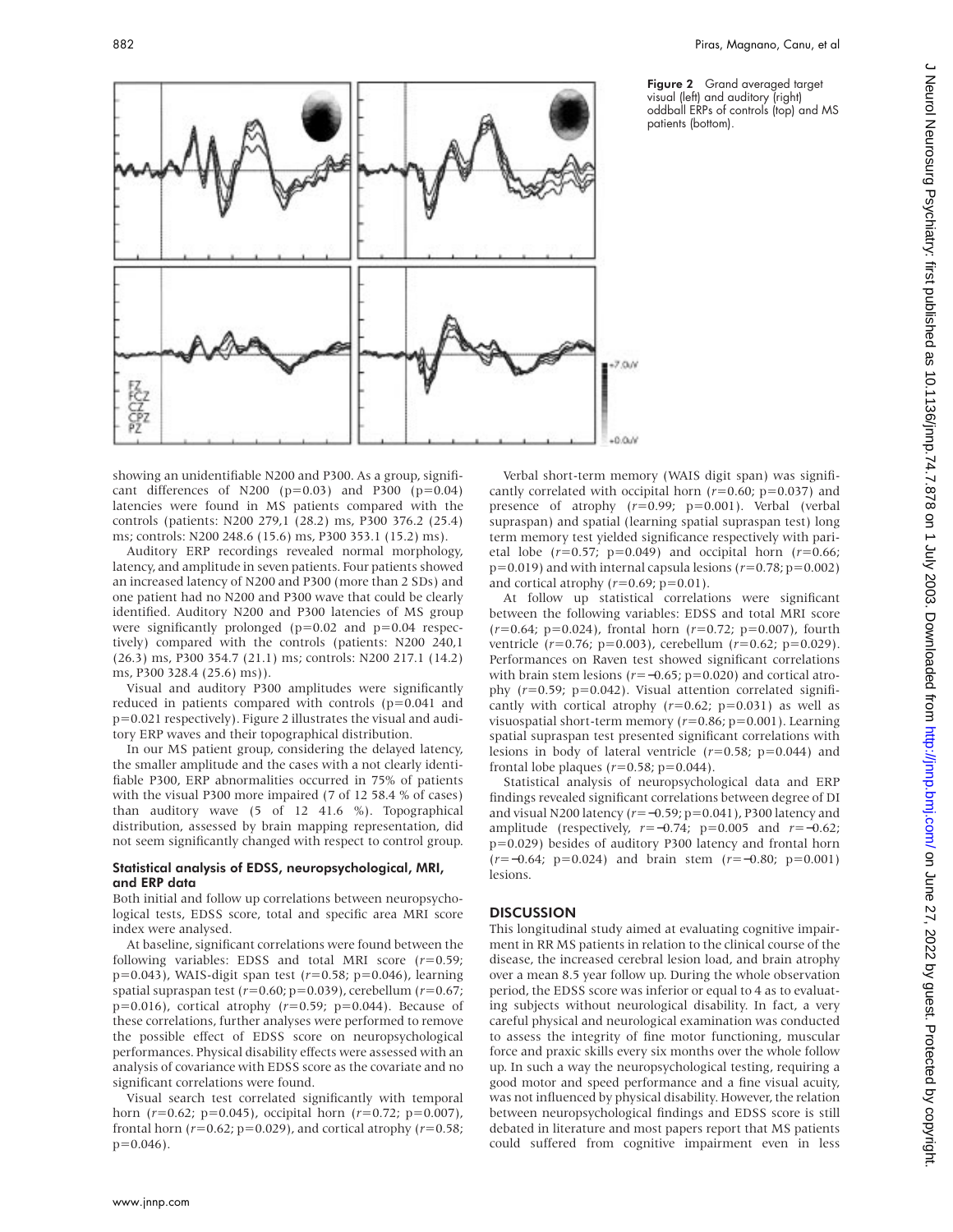disabling form of the disease.<sup>2 41 42</sup> We excluded any possible effect of EDSS score (that is physical handicap) on neuropsychological performances by means of analysis of covariance, with EDSS score as covariate.

At baseline evaluation, a reliable method to assess the global cognitive status was the full WAIS battery administration and the DI calculation. Also specific attention and memory tests were selected to complete the neuropsychological assessment. On retesting, a significant worsening of DI and long term verbal memory emerged. DI presence indicates a slowing of speed elaboration and attention with poor performances of immediate memory tests and abstract reasoning tests (digit span, digit symbol, block design, similarities). Recently, the validity of DI in identifying a real intellectual deterioration has been questioned but at retesting we considered such parameter because of methodological rigour and because of its significant changes.

The global IQ seemed not to be impaired on baseline and over time; consequently we analysed the patients' performances of each WAIS subtest to better clarify the individual differences. Overall, most verbal performance WAIS subtests (comprehension, arithmetic, vocabulary, and digit span) showed a mild worsening in an increased number of patients after the follow up period. This may be indicative of impairments in information processing activation to recall and organise the right response, as to word meaning, and problem solving.

Among our patients, long term verbal memory was significantly compromised after the 8.5 follow up period whereas the remaining neuropsychological domains remained unchanged. In our study, poor performances on Verbal Supraspan Test were scored by using the delayed recall score of the Selective Reminding Test.<sup>38</sup> Such findings could account for an impairment of intentional retrieval in agreement with previous papers.1 5 11 16 39 In contrast with our findings, Faglioni *et al* carried out a cross sectional study in RR MS patients demonstrating deficits on encoding and automatic retrieval by using only unrelated items and paired associated items of the Selective Reminding Test.<sup>43</sup> The different methodology and especially the long period of observation led us to conclude that slowing information processing could be also responsible for intentional retrieval deficit that becomes evident over time.

However, the declining cognitive functions did not seem to interfere in any particular way either in the daily life impact of the patients or in their working activity. In fact, our patients have achieved their own purpose in life studying, getting married, giving birth, and not developing mood disturbances or severe depression.

Our results support the hypothesis that cognitive impairment in RR MS patients occurs with a peculiar pattern of deficit that is called in literature mild cognitive impairment. Moreover, in agreement with the findings of other authors,  $16 \times 17 \times 19 \times 21 \times 44$  we confirm that RR MS may be considered a peculiar clinical entity with benign course and low physical disability. Overall, our cohort of RR MS patients since initial clinical assessments (performed every six months over the duration of the study) displayed a stable clinical condition. In our opinion, clinical parameters of our patients, such as low EDSS score, RR disease course, one or two annual relapse over the follow up period, could be considered possible predictive factors of a distinctive cognitive decline. In fact, in our patient group as a whole, neuropsychological performances were initially impaired and remained more or less stable after 8.5 years. As for RR MS, the benign course of the disease would therefore suggest some evidence that such a mild cognitive impairment may occur in this form of the disease. Unfortunately, the comparatively small number of patients examined in this study precluded the use of statistical analysis to demonstrate the possible predictors of neuropsychological performances.

Cerebral MRI lesion burden dramatically increased in size and numbers of lesions at the follow up examination but not the same was evident regarding the clinical course of the disease and cognitive performances. Correlations between MRI total load and EDSS score on both baseline and follow up studies were found, but the total MRI lesion index did not seem a good factor for predicting the clinical course of the disease and the cognitive impairment. Partially, this finding may be due to the EDSS score  $\leq 4$  as inclusion criterion for the enrolment in the study. It is known that controversial findings on the correlations between physical disability, EDSS score and total MRI brain load could be explained by different methodologies in evaluating MRI images and by varying disease course and duration.<sup>22</sup> 42 45-50</sup> Also, in long term MRI follow up studies the comparison between images has to take into account the different thickness of slices.<sup>21</sup> In our study the comparison was performed because only few baseline MRI images (three patients) presented an 8 mm thickness and the remaining slices had 6 mm of thickness. At the second evaluation, all MRI scans were of 5 mm thick permitting a feasible comparison. Body of lateral ventricle, trigone, frontal and temporal lobe lesions, occipital, temporal and frontal horn, brain stem were the most involved regions in demyelinating process; in our group, frontal horn and frontal lobe lesions correlated significantly with memory tests and ERP findings. Such lesion locations could be on the basis of the specific cognitive deficit, as reported by many authors. 14 48 51–54 Most of the significant correlations between neuropsychological and RMN data displayed at baseline were not evident at retesting. This would suggest that the cognitive impairment course appears less ingravescent than white matter brain demyelination, which nevertheless does not seem to influence the instrumental function of wide cognitive domains. Cognitive dysfunction, then, could be related to disease peculiarity occurring on a patient specific basis and not to the time course. Even though there was an increasing lesion load, the stable cognitive impairment could be explained by small lesions not detected by MRI scans. Such lesions could play a crucial part more than large lesions in a less critical area of brain for cognitive functioning. In fact, recent special neuroimaging techniques permit detection of microscopic cerebral lesions not seen on conventional methodology and such small lesions could account for specific cognitive deficits.<sup>55</sup>

Neurophysiological study was carried out to obtain an online measure of cognitive status in our MS patients and in particular to evaluate the late cognitive components N200 and P300. The N200 seems to indicate an early cognitive elaboration concerning subject's attention orientation. The P300 represents the closing elaboration of stimuli discrimination. ERP findings revealed a more impairment of visual P300 than auditory one. The sensory processing of early visual components of ERPs in the patients displayed lower amplitude compared with controls, but it was not significant. Furthermore, all patients suffered from optic neuritis during the time of observation but the early components evoked by visual stimuli showed a not significant trend of reduction amplitude and the subsequent late cognitive potential were normal or not in our sample independently by these data. Our findings could be explained by the different nervous pathway involved in visual and auditory stimuli processing as well as to the different generators implicated in processing these dissimilar kinds of stimuli.<sup>57-59</sup> However, the widespread brain lesion burden is undoubtedly the phenomenon underlying these results. In fact, most MS lesions were seen on the body of lateral ventricle, trigone, frontal and temporal lobe lesions, occipital, temporal and frontal horn, brain stem that are known as cerebral regions of specific cognitive functions as memory, attention, and executive function.<sup>60 61</sup> According to literature data, our findings confirm that frontal horn and brain stem could be thought as critical areas of neural cognitive network involved in the neural origin of ERPs. Correlations between P300 and neuropsychological data and MRI findings provide further informations about the application of ERPs to examine cognitive impairment in MS as reported also by other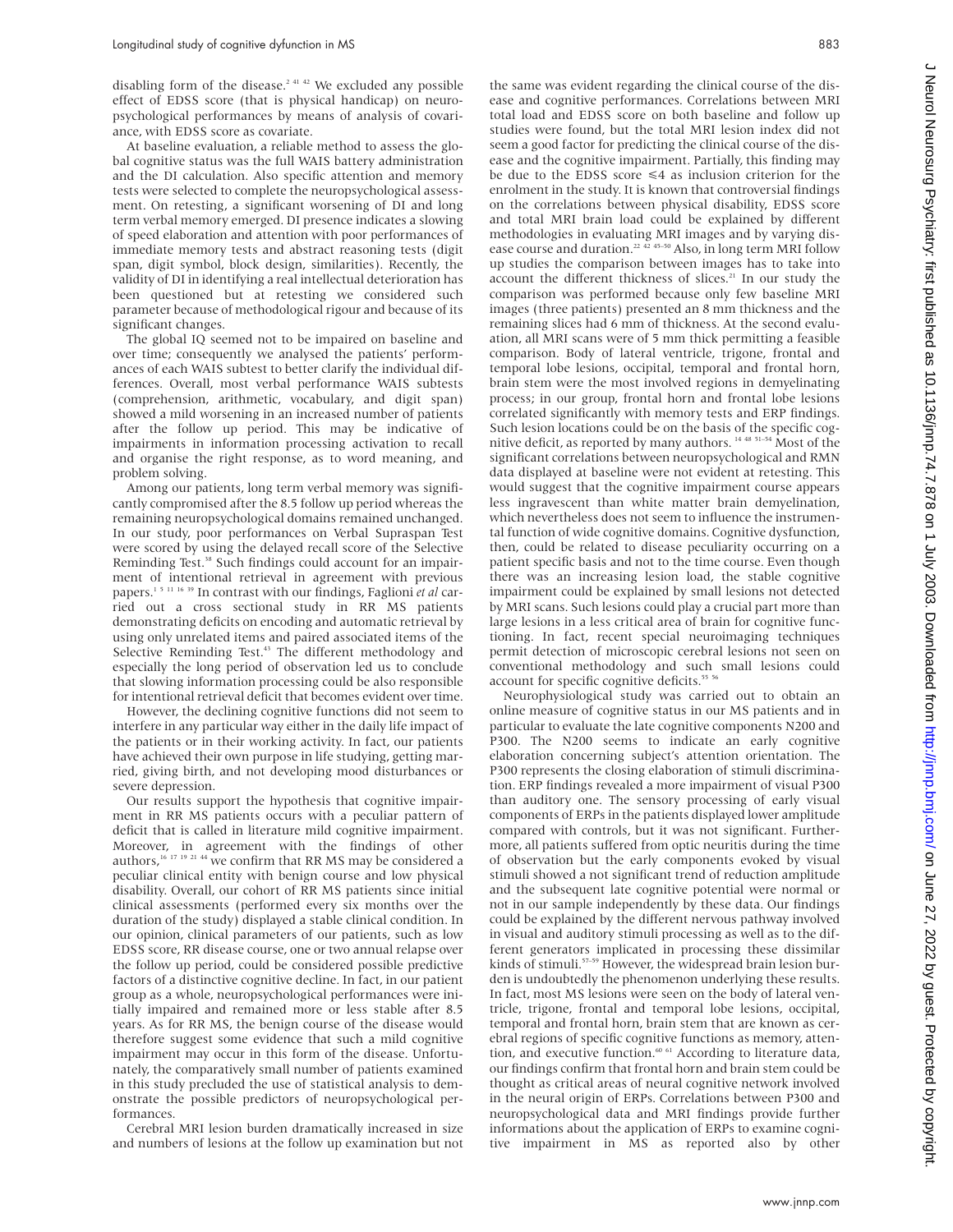authors.<sup>24-26 62-64</sup> Psychophysiological evaluation plays an important part in investigating mental disorders as well as known from literature; particularly ERPs represent a useful tool when cognitive status become impossible to study by means of conventional psychometric tests in course of diseases determining a severe physical disabilities. Thus, further psychophysiological studies are needed to monitor longitudinally cognitive deficits in MS patients, especially in CP MS patients who are not able to perform a full neuropsychological battery because of physical disability.

Despite the larger number of cross sectional investigations, only a few studies analysed neuropsychological findings and clinical informations longitudinally. Amato and colleagues followed up over 10 years a group of MS patients and a cognitive impairment emerged in an increasing proportion of patients during pathology progression from 26% to 56%.<sup>17</sup> At baseline, 74% of patients were cognitively unimpaired becoming 51% at the second retesting and 44% at the end of the study. However, it is worth mentioning that the RR MS group patients reduced from 88% to 58% and PP and SP MS patients reached 11% and 31% after 10 years being 12% and 0% at entry respectively. Very little combined neuropsychological and MRI follow up investigations are found in literature. These studies report data on comparatively short periods of observation ranging from one up to four years.<sup>18 19</sup> 22 <sup>23</sup> The longest follow up assessment was performed for 4.5 years by Feinstein in patients with clinically isolated lesions.<sup>2</sup>

To the best of our knowledge, this is the first study providing clinical, cognitive, and cerebral lesion burden data over about 8.5 years in RR MS patients. The very long period of observation is one of the strengths of our study although such long follow up studies have to take account the drop out rate determining a small sample of patients examined over time.

In conclusion, the pattern of cognitive impairment found in our MS patient group could be essentially indicative of reduced information processing speed causing intellectual slowing, attentional problems, impairment in abstract reasoning, problem solving, and memory dysfunction as distinctive features of "subcortical dementia". This condition could be attributable to the interruption of the neural connections among cortical associative areas as well as between cortical and subcortical structures as a consequence of demyelination and axonal degeneration. Thus, we hypothesise to name this peculiar MS cognitive pattern as subcortical dysconnection dementia in contrast with other clinical condition (Parkinson's disease, Huntington's disease, progressive supranuclear palsy) characterised by subcortical dementia, which is the consequence of a degenerative process of basal ganglia as crucial neuronal relay station for processing cognitive information.

.....................

#### Authors' affiliations

M R Piras, I Magnano, E D G Canu, K S Paulus, W M Satta, A Soddu, I Aiello, Institute of Clinical Neurology, University of Sassari, Sassari, Italy

M Conti, A Achene, Institute of Radiology, University of Sassari G Solinas, Laboratory of Epidemiology and Biostatistics, Institute of Hygiene and Preventive Medicine, University of Sassari

#### REFERENCES

- 1 Rao SM, Leo GJ, Bernardin L, et al. Cognitive dysfunction in multiple sclerosis. I. Frequency, patterns and prediction. Neurology 1991;41:685–91.
- 2 Peyser JM, Edwards KR, Poser CM, et al. Cognitive function in patients with multiple sclerosis. Arch Neurol 1980;**37**:577–9.
- 3 Kujala P, Portin R, Ruutiainem J. Memory deficits and early cognitive deterioration in MS. Acta Neurol Scand 1996;93:329–35. 4 Wishart H, Sharpe D. Neuropsychological aspects of multiple sclerosis:
- a quantitative review. J Clin Exp Neuropsychol 1997;19:810–24.
- 5 De Sonneville LM, Boringa JB, Reuling IE, et al. Information processing characteristics in subtypes of multiple sclerosis. Neuropsychologia 2002;40:1751–65.
- 6 Koopmans RA, Li DK, Oger JJ, et al. Chronic progressive multiple sclerosis: serial magnetic resonance brain imaging over six months. Ann Neurol 1989;26:248–56.
- 7 Comi G, Filippi M, Martinelli V, et al. Brain magnetic resonance imaging correlates of cognitive impairment in multiple sclerosis. J Neurol Sci 1993;115:S66-73.
- 8 **Kujala P**, Portin R, Ruutiainem J. The progress of cognitive decline in<br>Multiple Sclerosis. A controlled 3-year follow-up. *Brain*<br>1997;**120**:289–97.
- 9 Rao SM, Hammeke TA, McQuillen MP, et al. Memory disturbance in chronic progressive multiple sclerosis. Arch Neurol 1984;41:625–33.<br>10 Heaton RK, Nelson LM, Thompson DS, et al. Neuropsychological
- findings in relapsing-remitting and chronic-progressive multiple sclerosis. J Consult Clin Psychol 1985;53:103–10.
- 11 Beatty WW, Goodkin DE, Monson N, et al. Cognitive disturbance in patients with relapsing-remitting multiple sclerosis. Arch Neurol 1989;46:1113–19.
- 12 Hohol MJ, Guttmann CR, Orav J, et al. Serial neuropsychological assessment and magnetic resonance imaging analysis in multiple sclerosis. Arch Neurol 1997;54:1018–25.
- 13 Comi G, Rovaris M, Falautano M, et al. A multiparametric MRI study of frontal lobe dementia in multiple sclerosis. J Neurol Sci 1999;171:135–44.
- 14 Swirsky-Sacchetti T, Mitchell DR, Seward J, et al. Neuropsychological and structural brain lesions in multiple sclerosis: a regional analysis. Neurology 1992;42:1291–95.
- 15 Jennekens-Schinkel A, Laboyrie PM, Lanser JBK, et al. Cognition in patients with Multiple Sclerosis After for four years. J Neurol Sci 1990;99:229–47.
- 16 Amato MP, Ponziani G, Pracucci G, et al. Cognitive impairment in early-onset Multiple Sclerosis. Pattern, predictors and impact on everyday<br>life in a 4-year follow up. Arch Neurol 1995;**52**:168–72.<br>17 **Amato MP**, Ponziani G, Siracusa G, *et al.* Cognitive dysfunction in
- early-onset multiple sclerosis. A reppraisal after 10 years. Arch Neurol 2001;58:1602–6.
- 18 Mariani C, Farina E, Cappa SF, et al. Neuropsychological assessment in multiple sclerosis: a follow up study with magnetic resonance imaging J<br>Neurol 1991;**238**:395–400.
- 19 Patti F, Failla G, Ciancio MR, et al. Neuropsychological, neuroradiological and clinical findings in Multiple Sclerosis. A 3-years follow-up study. Eur J Neurol 1998;5:283–6.
- 20 Kurtzke JF. Rating neurologic imparirment in multiple sclerosis: an expanded disability status scale (EDSS). Neurology 1983;33:1444–52.
- 21 Feinstein A, Kartsounis LD, Miller DH, et al. Clinically isolated lesions of the type seen in Multiple Sclerosis: a cognitive, psychiatric and MRI<br>follow-up study. J Neurol Neurosurg Psychiatry 1992;**55**:869–76.
- 22 Zivadinov R, Sepcic J, Nasuelli D, et al. A longitudinal study of brain atrophy and cognitive disturbances in the early phase of relapsing-remitting multiple sclerosis. J Neurol Neurosurg Psychiatry<br>2001;**70**:773–80.
- 23 Sperling RA, Guttmann CRG, Hohol MJ, et al. Regional magnetic resonance imaging lesion burden and cognitive function in multiple sclerosis.A longitudinal study. Arch Neurol 2001;58:115-21.
- 24 Tourtellotte WW, Syndulko K, Jennings P. Use of P300 and a dementia rating scale in the evaluation of cognitive dysfunction in Multiple<br>Sclerosis. *Acta Neurol Scand Suppl* 1984;**101**:32–4.
- 25 Newton MR, Barrett G, Callanan MM, et al. Cognitive event-related potentials in multiple sclerosis. Brain 1989; 112:1637-60.
- 26 Triantafylliou NI, Zalonis I, Voumvourakis K, et al. Cognition in relapsing-remitting Multiple Sclerosis: a multichannel event-related
- potential (P300) study. A*cta Neurol Scand* 1992;**85**:10–13.<br>27 **Honig LS**, Ramsay RE, Sheremata WA. Event-related potentials P300 in multiple sclerosis. Relation to magnetic resonance imaging and cognitive impairment. Arch Neurol 1992;49:44-50.
- 28 Boose MA, Crandford JL. Auditory event-related in multiple sclerosis. Am J Otol 1996;17:165–70.
- 29 Sailer M, Heinze HJ, Tendolkar I, et al. Influence of cerebral lesion volume and lesion distribution on event-related potentials in multiple<br>sclerosis. *J Neurol* 2001;**248**:1049–55.
- 30 Poser CM, Paty DW, Scheinberg L, et al. New diagnostic for multiple sclerosis: guidelines for research protocols. Ann Neurol 1983;13:227–31.
- 31 Hamilton M. Development of a rating scale for primary depressive illness. Br J Soc Clin Psychol 1967;6:278–96.
- 32 Basso A, Capitani E, Vignolo P. Esame del linguaggio. Associazione per lo sviluppo delle ricerche Neuropsicologiche. Organizzazioni Speciali Firenze 1974. 1st edn. Aurora: Stabilimento Grafico, 1987.
- 33 Wechsler D. WAIS Scala di Intelligenza Wechsler per Adulti. San Antonio, TX: The Psychological Corporation, 1955. (Italian version by
- Ferradini FG, Vassena A. Florence, OS Organizzazioni Speciali 1986).<br>34 **Lezak M**. Ne*uropsychological assesment*. Oxford: Oxford University Press, 1983.
- 35 Wechsler D. WISC-R Scala di Intelligenza Wechsler per Bambini-Riveduta..New York: The Psychological Corporation, 1986. (Italian version by Rubini V, Padovani F. Florence: Organizzazioni Speciali, 1974).
- 36 Basso A, Capitani E, Laiacona M. Raven's coloured progressive matrices: normative values on 305 adult normal controls. Funct Neurol 1987;2:189–94.
- 37 Spinnler H, Tognoni G. Gruppo Italiano per lo Studio Neuropsicologico dell'Invecchiamento: Standardizzazione e taratura italiana di test neuropsicologici. It J Neurol Sci 1987;suppl 8:6.